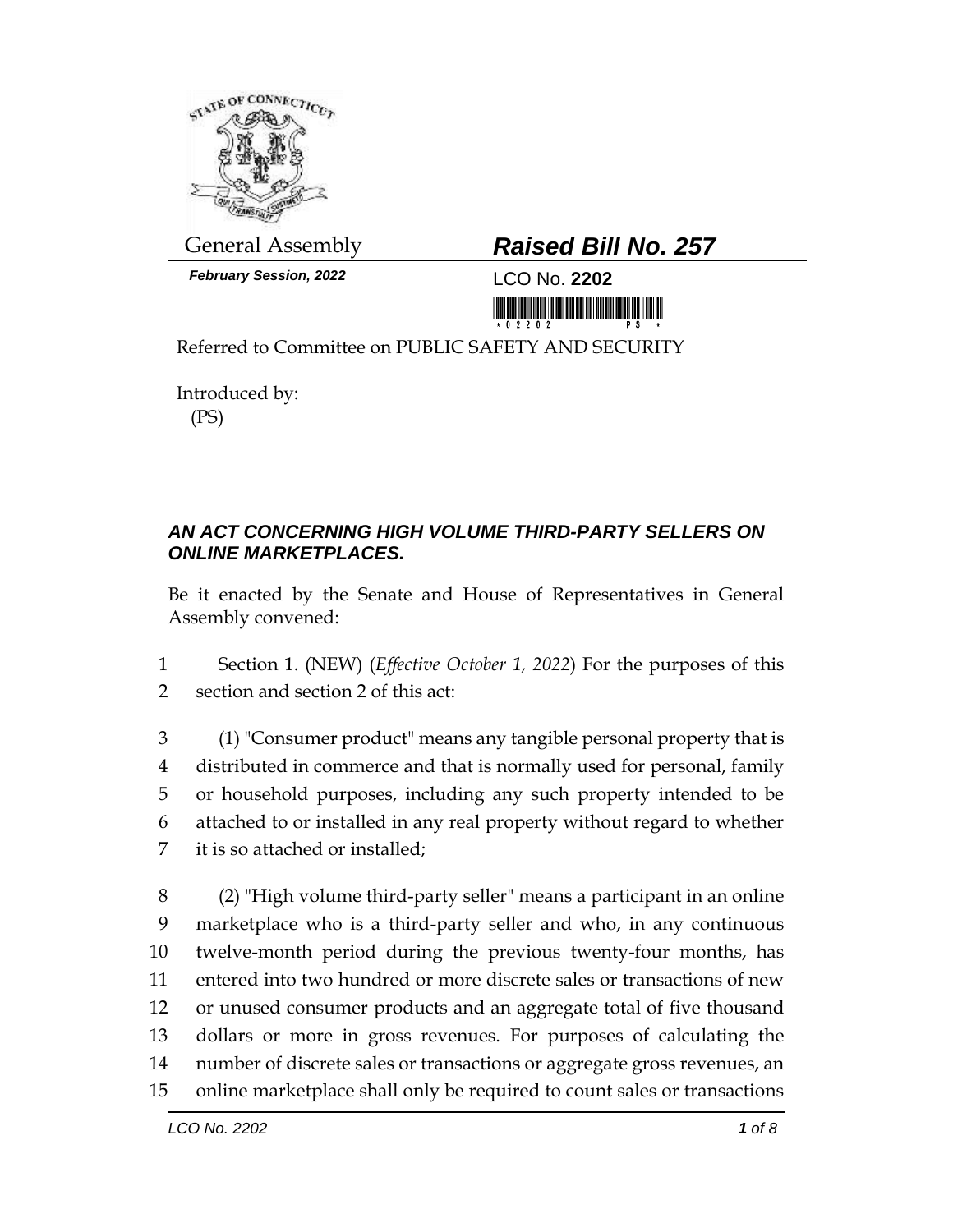made through the online marketplace and for which payment was processed by the online marketplace, either directly or through its payment processor;

 (3) "Online marketplace" means any person or entity that operates a consumer-directed electronically based or accessed platform that: (A) Includes features that allow for, facilitate or enable third-party sellers to engage in the sale, purchase, payment, storage, shipping or delivery of a consumer product in this state; (B) is used by one or more third-party sellers for such purposes; and (C) has a contractual or similar relationship with consumers governing their use of the platform to purchase consumer products;

 (4) "Seller" means a person who sells, offers to sell or contracts to sell a consumer product through an online marketplace's platform;

 (5) "Third-party seller" means any seller, independent of an online marketplace, who sells, offers to sell or contracts to sell a consumer product in this state through an online marketplace, provided "third-party seller" does not include, with respect to an online marketplace:

(A) A seller who operates the online marketplace's platform, or

 (B) A business entity that has: (i) Made available to the general public the entity's name, business address and working contact information; (ii) an ongoing contractual relationship with the online marketplace to provide the online marketplace with the manufacture, distribution, wholesaling or fulfillment of shipments of consumer products; and (iii) provided to the online marketplace identifying information, as described in subsection (a) of section 2 of this act, that has been verified in accordance with subsection (d) of section 2 of this act; and

 (6) "Verify" means to confirm information provided to an online marketplace, which may include the use of one or more methods that enable the online marketplace to reliably determine that any information and documents provided are valid, corresponding to the seller or an individual acting on the seller's behalf, not misappropriated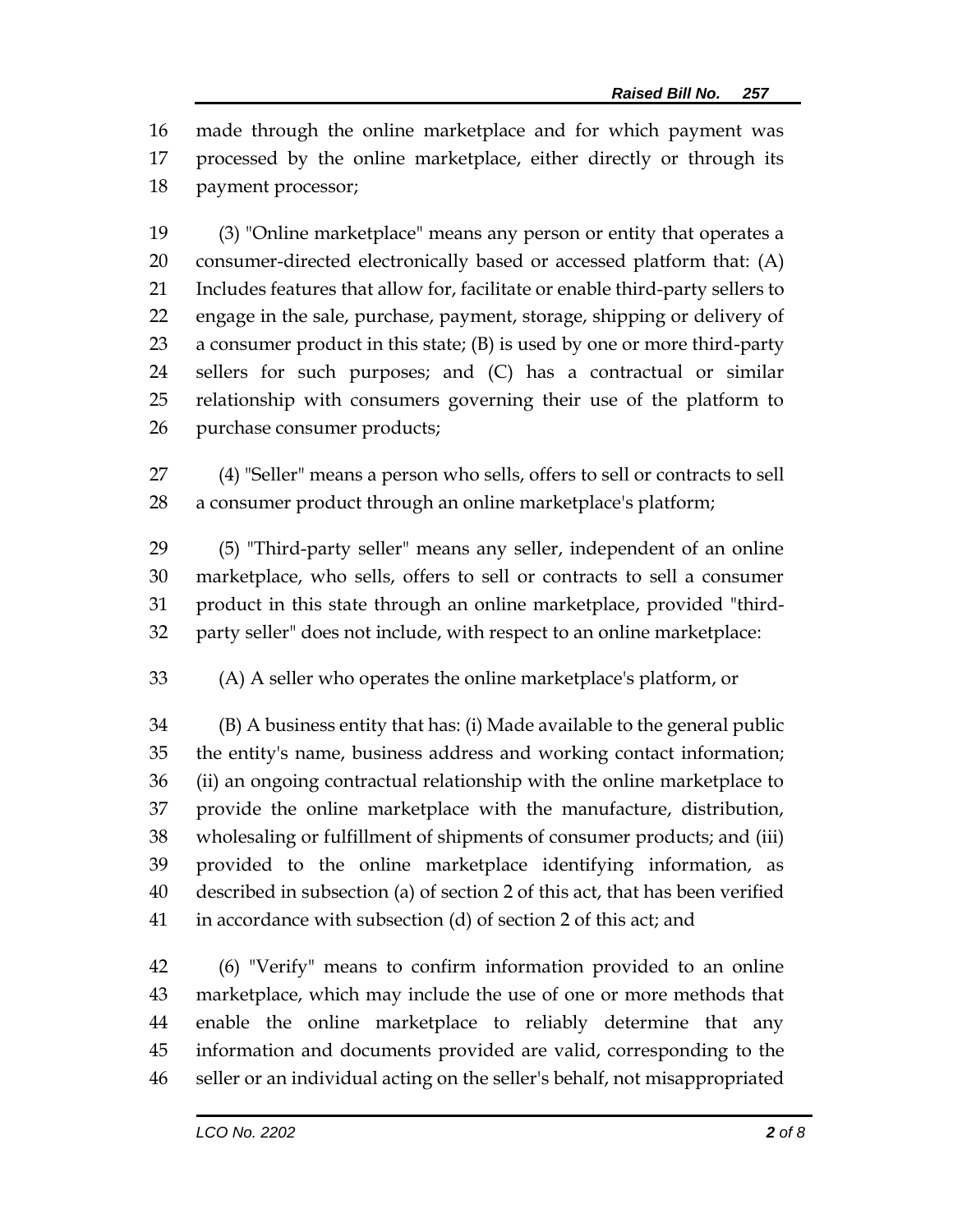and not falsified.

 Sec. 2. (NEW) (*Effective October 1, 2022*) (a) Each online marketplace shall require any high volume third-party seller that is using the online marketplace's platform to provide the online marketplace, not later than ten days after qualifying as a high volume third-party seller on the platform, with the following:

 (1) A bank account number or, if such seller does not have a bank account, the name of the payee for payments issued by the online marketplace to such seller, which may be provided either (A) to the online marketplace, or (B) to other third parties contracted by the online marketplace to maintain such information, provided the online marketplace ensures that it can obtain such information on demand from such other third parties;

60 (2) (A) If such seller is an individual, the individual's name, or  $(B)$  if such seller is not an individual, either (i) a copy of a valid government- issued identification for an individual acting on behalf of such seller that includes the individual's name, or (ii) a copy of a valid government- issued record or tax document that includes the business name and physical address of such seller;

 (3) A business tax identification number or, if such seller does not have such a number, a taxpayer identification number; and

 (4) A current working electronic mail address and telephone number for such seller.

(b) An online marketplace shall:

 (1) Not less than annually, notify each high volume third-party seller on such online marketplace's platform of the requirement to keep any information collected under subsection (a) of this section current, and

 (2) Require each such seller to electronically certify, not later than ten days after receiving the notice under subdivision (1) of this subsection, that such seller has provided the online marketplace with any changes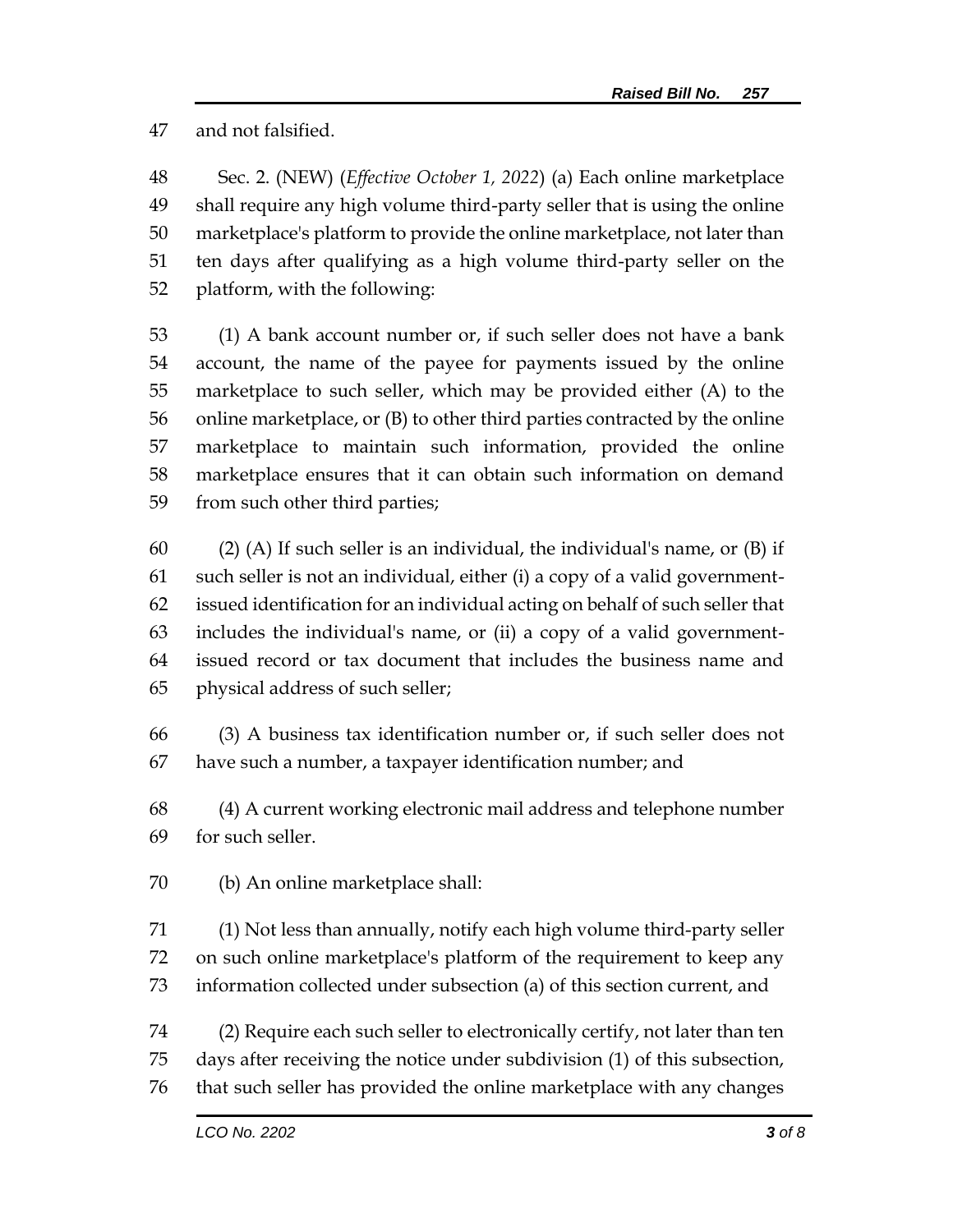to the information required under subsection (a) of this section or that there have been no changes to such information.

 (c) If a high volume third-party seller fails to provide the information required by subsection (a) of this section or the certification required by subsection (b) of this section, the online marketplace shall provide such seller with written or electronic notice of such failure. If such seller does not provide the required information or certification, as applicable, within ten days of the issuance of such notice, the online marketplace shall suspend any future sales by such seller until such seller provides the required information or certification.

 (d) An online marketplace shall verify (1) the information collected under subsection (a) of this section not later than ten days after such collection, and (2) any change to such information not later than ten days after being notified of such change by a high volume third-party seller. Any information contained in a copy of a valid government-issued tax document shall be presumed to be verified as of the date of issuance of such document.

 (e) Data collected solely to comply with the requirements of subsection (a) of this section may not be used for any purpose other than as provided by the provisions of this section, unless otherwise required by law.

 (f) An online marketplace shall implement and maintain reasonable security procedures and practices, including administrative, physical and technical safeguards, that are appropriate for the nature of the data collected pursuant to this section and the purposes for which such data will be used, in order to protect such data from unauthorized use, disclosure, access, destruction or modification.

 (g) An online marketplace shall require any high volume third-party seller that uses such online marketplace's platform and has an aggregate total of twenty thousand dollars or more in annual gross revenues on such online marketplace, to provide to the online marketplace, and to consumers in a conspicuous manner in the order confirmation message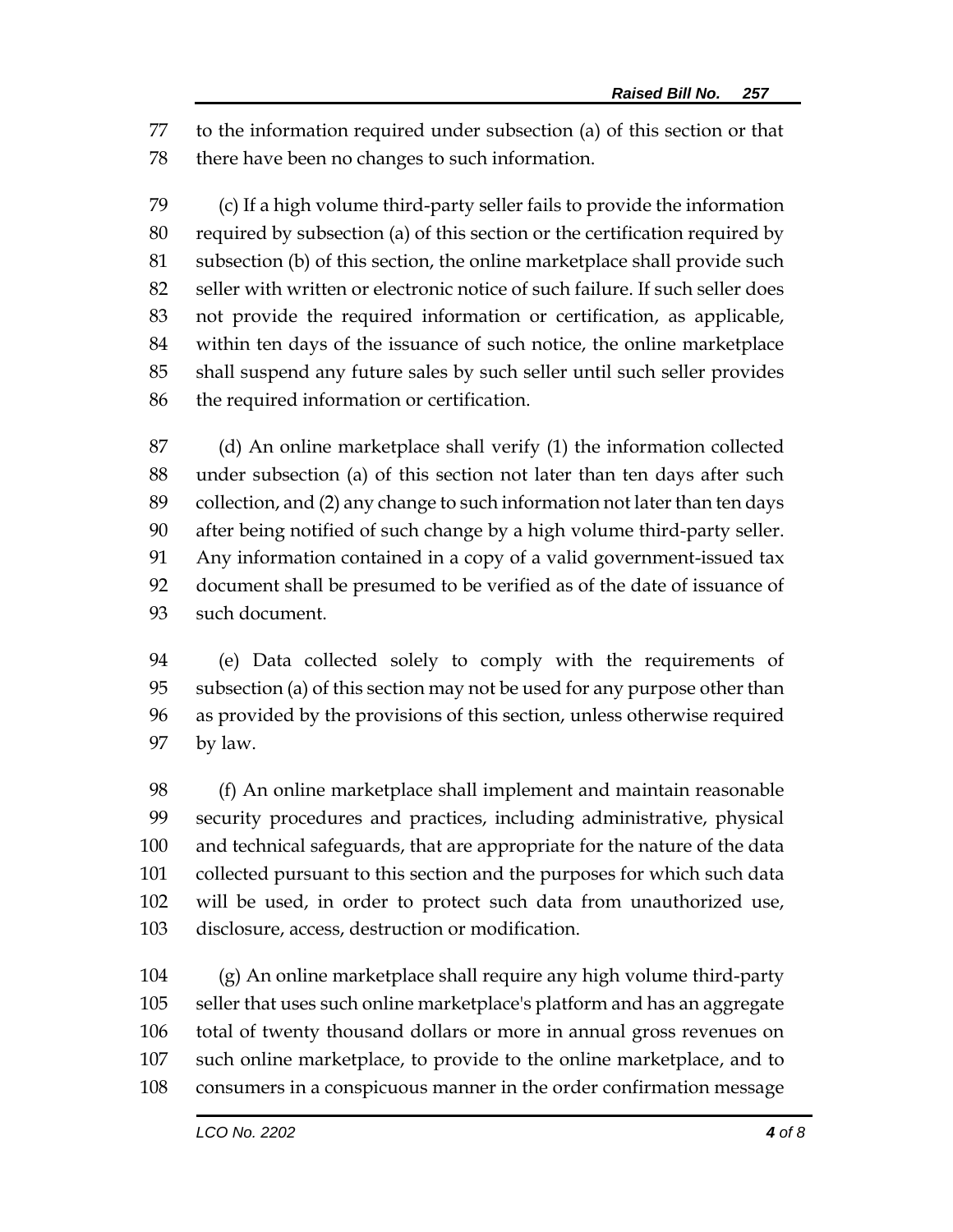or other document or communication made to a consumer after a

purchase is finalized and in the consumer's account transaction history,

the following information:

 (1) Except as provided in subsection (h) of this section, the identity of the high volume third-party seller, including:

 (A) The full name of such seller, which may include such seller's name or such seller's company name, or the name by which such seller or company operates on the online marketplace;

(B) The physical address of such seller; and

 (C) Contact information for such seller, to allow for the direct, unhindered communication with such seller by users of the online marketplace, including a current working phone number, a current working electronic mail address or other means of direct electronic messaging, which may be provided to such seller by the online marketplace; and

 (2) Whether the high volume third-party seller used a different seller to supply the consumer product to the consumer upon purchase, and, upon the request of a consumer who is an authenticated purchaser, the information described in subparagraph (A) of this subdivision relating 128 to the seller that supplied the consumer product to the consumer, if such seller is different than the high volume third-party seller listed on the 130 product listing prior to purchase.

 (h) (1) Except as provided in subdivision (2) of this subsection, an online marketplace may limit the disclosure of the information required under subdivision (1) of subsection (g) of this section when the high volume third-party seller certifies to the online marketplace that:

 (A) Such seller does not have a business address and only has a residential street address, or has a combined business and residential street address, the online marketplace may: (i) Disclose only the country and, if applicable, the state in which the high volume third-party seller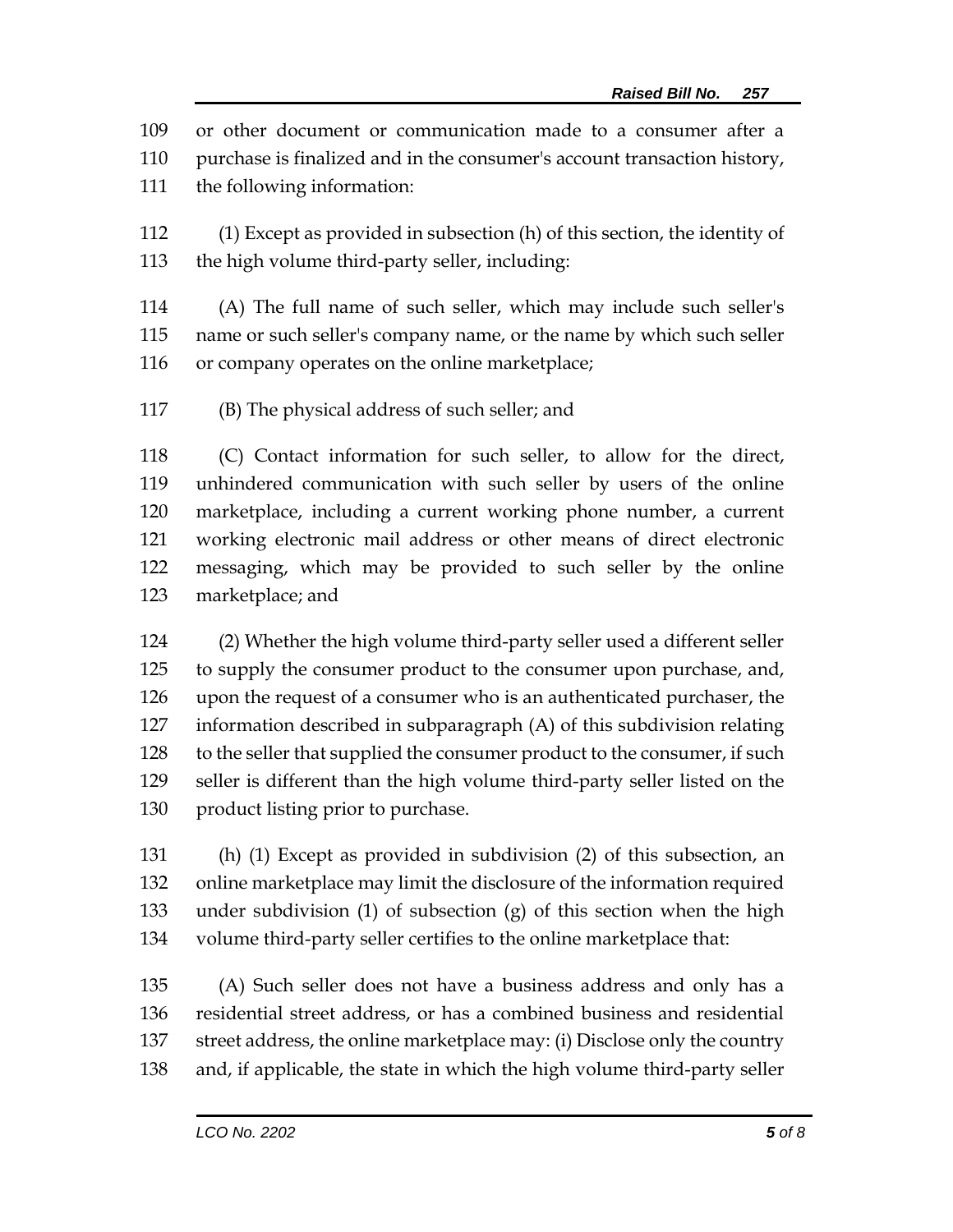resides, and (ii) inform consumers that there is no business address available for such seller and that consumer inquiries should be submitted to such seller by phone, electronic mail or other means of electronic messaging provided to such seller by the online marketplace;

 (B) Such seller is a business that has a physical address for product returns, the online marketplace may disclose such seller's physical address for product returns; or

 (C) Such seller does not have a phone number other than a personal phone number, the online marketplace shall inform consumers that there is no phone number available for the seller and that consumer inquiries should be submitted to the seller's electronic mail address or other means of electronic messaging provided to such seller by the online marketplace.

 (2) If an online marketplace becomes aware that a high volume third- party seller has made a false representation to the online marketplace in order to justify the limitation on disclosure under subdivision (1) of this subsection or that a high volume third-party seller who has requested and received a limitation on disclosure under subdivision (1) of this subsection has not provided responsive answers within a reasonable timeframe to consumer inquiries submitted to such seller by phone, electronic mail or other means of electronic messaging provided to such seller by the online marketplace, the online marketplace shall provide such seller with written or electronic notice regarding such false representation or nonresponsiveness and an opportunity to respond not later than ten days after the issuance of the notice. If, after such period, such seller does not justify to such online marketplace the continued limitation on the disclosure of information under subdivision (1) of this subsection or consent to the disclosure of the information required under subdivision (1) of subsection (g) of this section, the online marketplace shall suspend any future sales activity of such seller until such seller consents to the disclosure of the information required under subdivision (1) of subsection (g) of this section.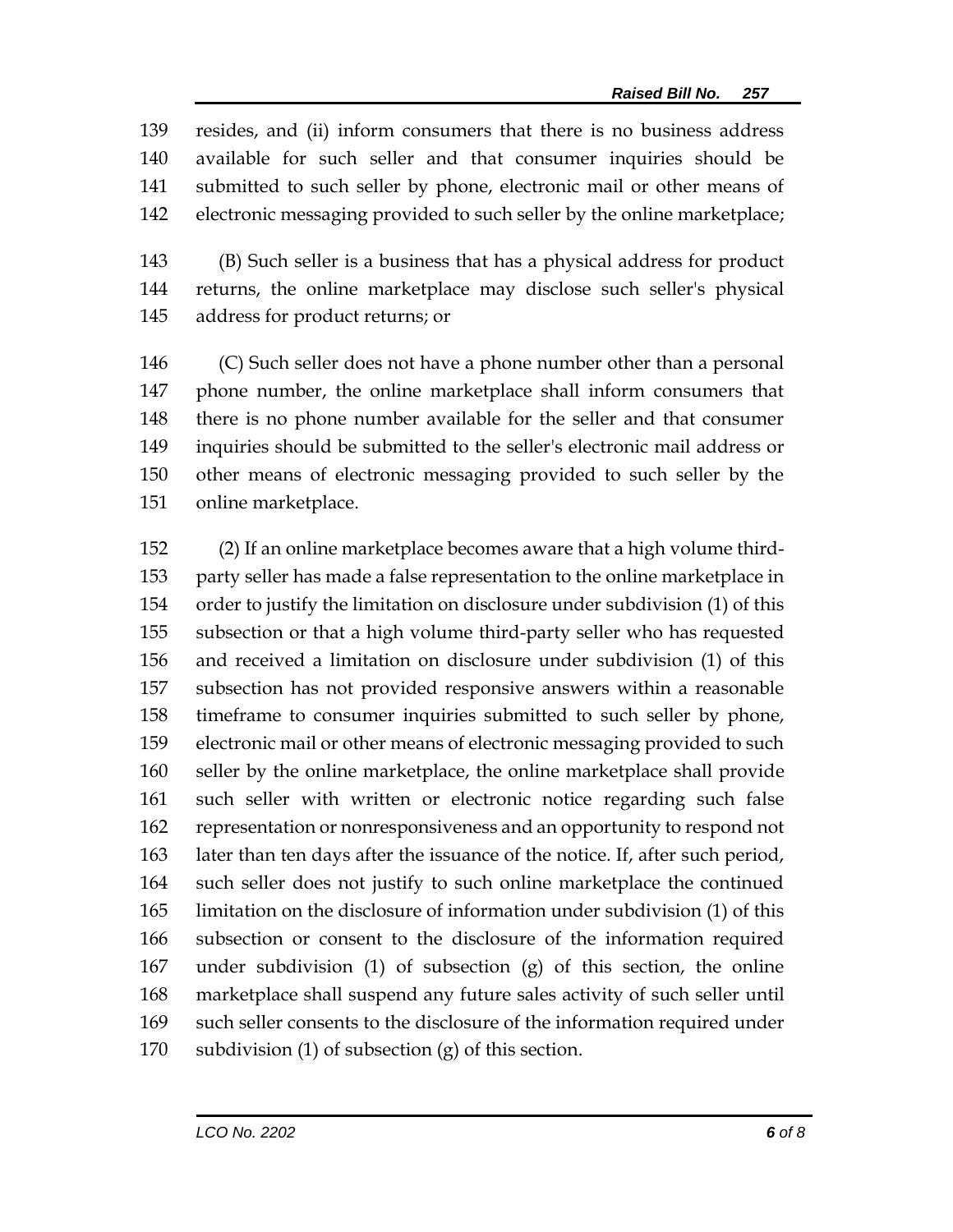(i) An online marketplace shall disclose to consumers in a clear and conspicuous manner on the product listing of any high volume third- party seller a reporting mechanism that allows for electronic and telephonic reporting of suspicious marketplace activity to the online marketplace.

 (j) If a high volume third-party seller does not comply with the requirements to provide and disclose information under the provisions of subsections (g) and (h) of this section, the online marketplace shall provide such seller with written or electronic notice of such noncompliance. If such seller does not provide or disclose such information not later than ten days after the issuance of such notice, the online marketplace shall suspend any future sales activity of such seller until such seller complies with the requirements of subsections (g) and (h) of this section.

 (k) A violation by any online marketplace of a provision of this section, or a regulation adopted pursuant to subsection (l) of this section, shall constitute an unfair trade practice pursuant to subsection (a) of section 42-110b of the general statutes.

 (l) The Department of Consumer Protection may adopt regulations, in accordance with the provisions of chapter 54 of the general statutes, that are necessary to implement and enforce the provisions of this section.

 (m) No political subdivision of the state may establish, mandate or otherwise require online marketplaces to collect or verify information from high volume third-party sellers on a one-time or ongoing basis or

disclose information to consumers.

This act shall take effect as follows and shall amend the following sections:

| Section 1 | October 1, 2022 | New section |
|-----------|-----------------|-------------|
| Sec. 2    | October 1, 2022 | New section |